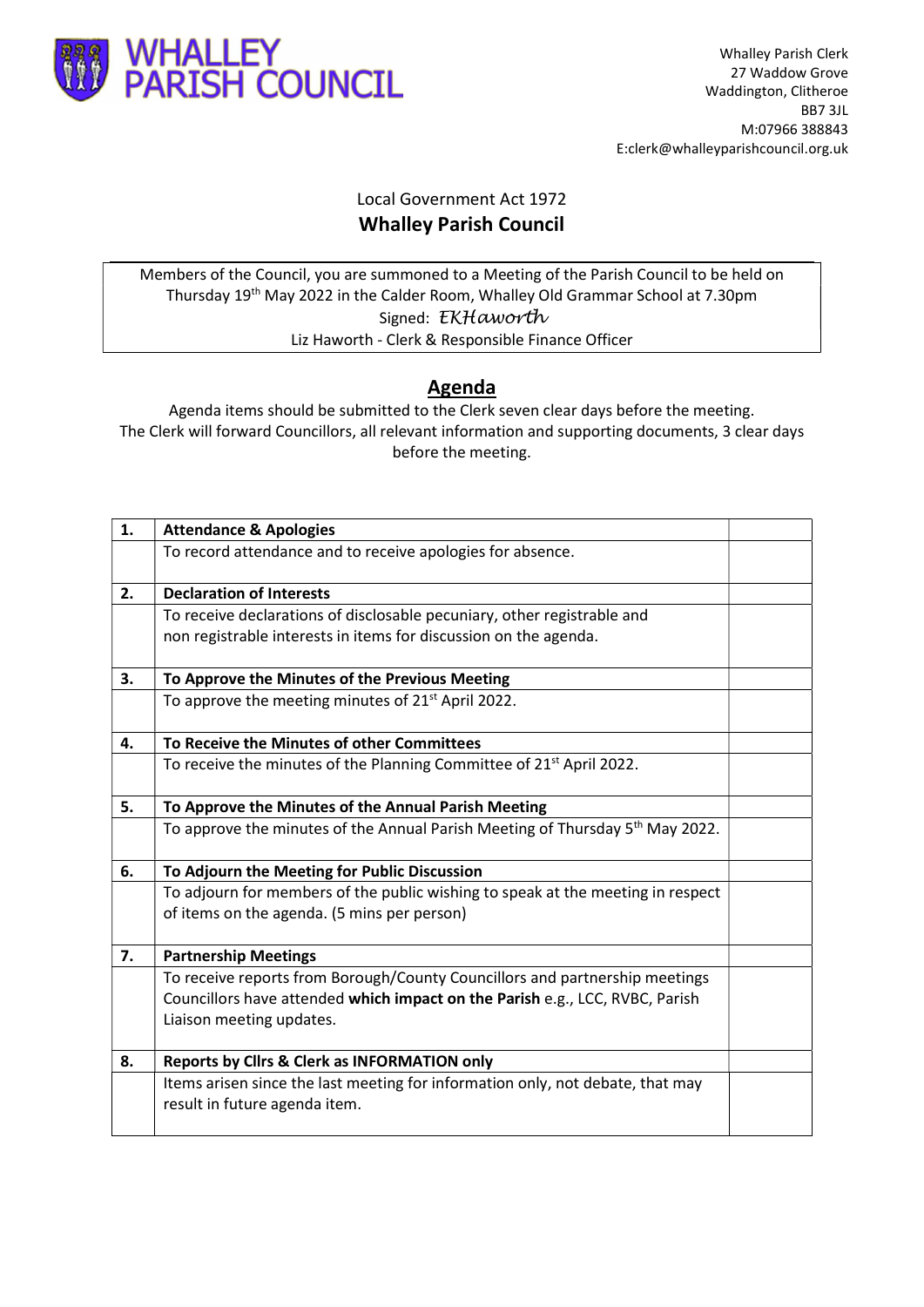| 9.  | <b>Benny's Bar</b>                                                                                                                                                                                                                                                   |  |
|-----|----------------------------------------------------------------------------------------------------------------------------------------------------------------------------------------------------------------------------------------------------------------------|--|
|     | To receive any updates on behaviours following the agreement from Meeting<br>on Monday 13 <sup>th</sup> December 2021 with the solicitor and licensee of Benny's Bar.                                                                                                |  |
| 10. | <b>ASB Meeting Dates</b>                                                                                                                                                                                                                                             |  |
|     | To receive an update on the ASB Meeting that was due to be hosted by Ribble<br>Valley Borough Council on Friday 3rd December 2021.                                                                                                                                   |  |
| 11. | Clitheroe Police Station Meeting- working together for Whalley                                                                                                                                                                                                       |  |
|     | To discuss the meeting that is to be held at Clitheroe Police Station on Friday<br>20 <sup>th</sup> May at 11am.                                                                                                                                                     |  |
| 12. | Path improvement funding from the PNFS (Peak & Northern Footpaths<br>Society).                                                                                                                                                                                       |  |
|     | To consider joining the PNFS as an affiliated organisation at a cost of £22.50 per<br>annum. (attached)                                                                                                                                                              |  |
| 13. | <b>Queens Platinum Jubilee</b>                                                                                                                                                                                                                                       |  |
|     | To receive an update on the Platinum Jubilee Celebrations                                                                                                                                                                                                            |  |
| 14. | The Two Toms Trail - Proposal for a Tom Stephenson plaque in Whalley                                                                                                                                                                                                 |  |
|     | To consider approving and erecting a plaque in Vale Gardens to mark the<br>walking trail between Whalley, Colne and Earby to celebrate the work of<br>two Lancashire countryside campaigners - Tom Stephenson and Tom<br>Leonard. (Information emailed and attached) |  |
| 15. | Meeting with the Deputy Police and Crime Commissioner for Lancashire re<br><b>Traffic Speeding Issues in Whalley.</b>                                                                                                                                                |  |
|     | To receive an update on the meeting held with Andy Pratt on Monday 9 <sup>th</sup> May<br>2022 and to consider Traffic Calming Measures.                                                                                                                             |  |
| 16. | <b>Whalley Parish Council Insurance</b>                                                                                                                                                                                                                              |  |
|     | To consider and approve the payment of BHIB Insurance for 2022/2023 @<br>£1079.69. (attached)                                                                                                                                                                        |  |
| 17. | <b>Audit Report by AER Accountants</b>                                                                                                                                                                                                                               |  |
|     | To receive and approve the Internal Audit report AGAR by AER Accountants.<br>(attached)                                                                                                                                                                              |  |
| 18. | <b>Period for Exercise of Public Rights</b>                                                                                                                                                                                                                          |  |
|     | To approve the period for exercise of Public Rights and publication of Unaudited<br>Annual Governance and Accountability Return set from Monday 13 <sup>th</sup> June 2022-<br>Friday 22 <sup>nd</sup> July 2022. (attached)                                         |  |
| 19. | Section 1 of the Annual Government and Accountability Statement for<br>2021/2022.                                                                                                                                                                                    |  |
|     | To receive consider and approve Section 1 of the Annual Government and<br>Accountability Statement for 2021/2022. (attached)                                                                                                                                         |  |